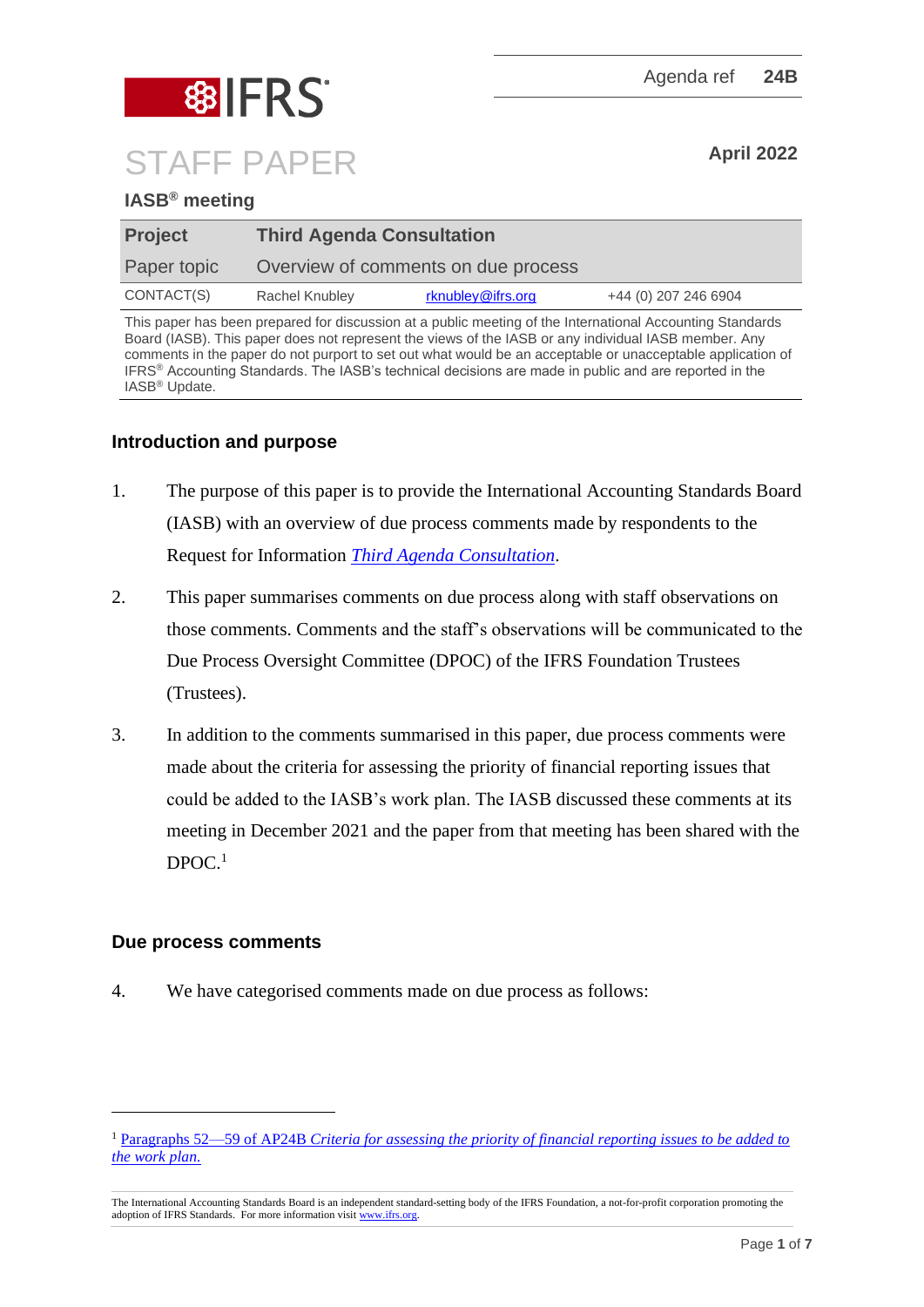- (a) due process comments on post-implementation reviews (PIRs) (paragraphs  $5-13$ :
- (b) due process comments on agenda decisions (paragraphs [14–](#page-3-0)[18\)](#page-4-0); and
- (c) other due process comments (paragraphs [19–](#page-5-0)[24\)](#page-6-0).

#### *Due process comments on PIRs*

- <span id="page-1-0"></span>5. A few respondents to the Request for Information made comments about the process for PIRs.
- 6. [Paragraph 6.48 of the Due Process Handbook](https://www.ifrs.org/content/dam/ifrs/about-us/legal-and-governance/constitution-docs/due-process-handbook-2020.pdf) states that the IASB is required to conduct a PIR of each new IFRS Accounting Standard or major amendment. A PIR normally begins after the new requirements have been applied internationally for two years, which is generally about 30–36 months after the effective date.
- 7. A few respondents suggested that the Trustees should review the requirements of paragraph 6.48. A few respondents suggested that the due process should be revised to give the IASB more flexibility regarding whether and when a PIR is undertaken. For example, one respondent suggested that, given the role that transition resource groups now play in implementing new Accounting Standards, there may be less of a need to conduct a full-scope PIR. Another suggested that the IASB may wish to delay PIRs to undertake other activities that stakeholders view to be a higher priority. However, other respondents stressed the importance of PIRs in the standard-setting process and encouraged the IASB to conduct upcoming PIRs on a timely basis.
- 8. The staff note that the due process already provides the IASB with some flexibility around when to start a PIR—the Due Process Handbook states that a PIR *normally* begins about 30–36 months after the effective date. In addition, paragraph 6.55 of the Due Process Handbook states that, following an initial assessment, the IASB may decide that it would be premature to undertake a PIR. In such cases, the IASB informs the DPOC of its intention to defer the PIR, explaining why it has reached this conclusion and indicating when it expects to resume the review.
- 9. A few respondents suggested that, rather than waiting for a post-implementation review, the IASB should seek to address implementation issues arising on new Accounting Standards as they arise. The staff note that the IASB and the IFRS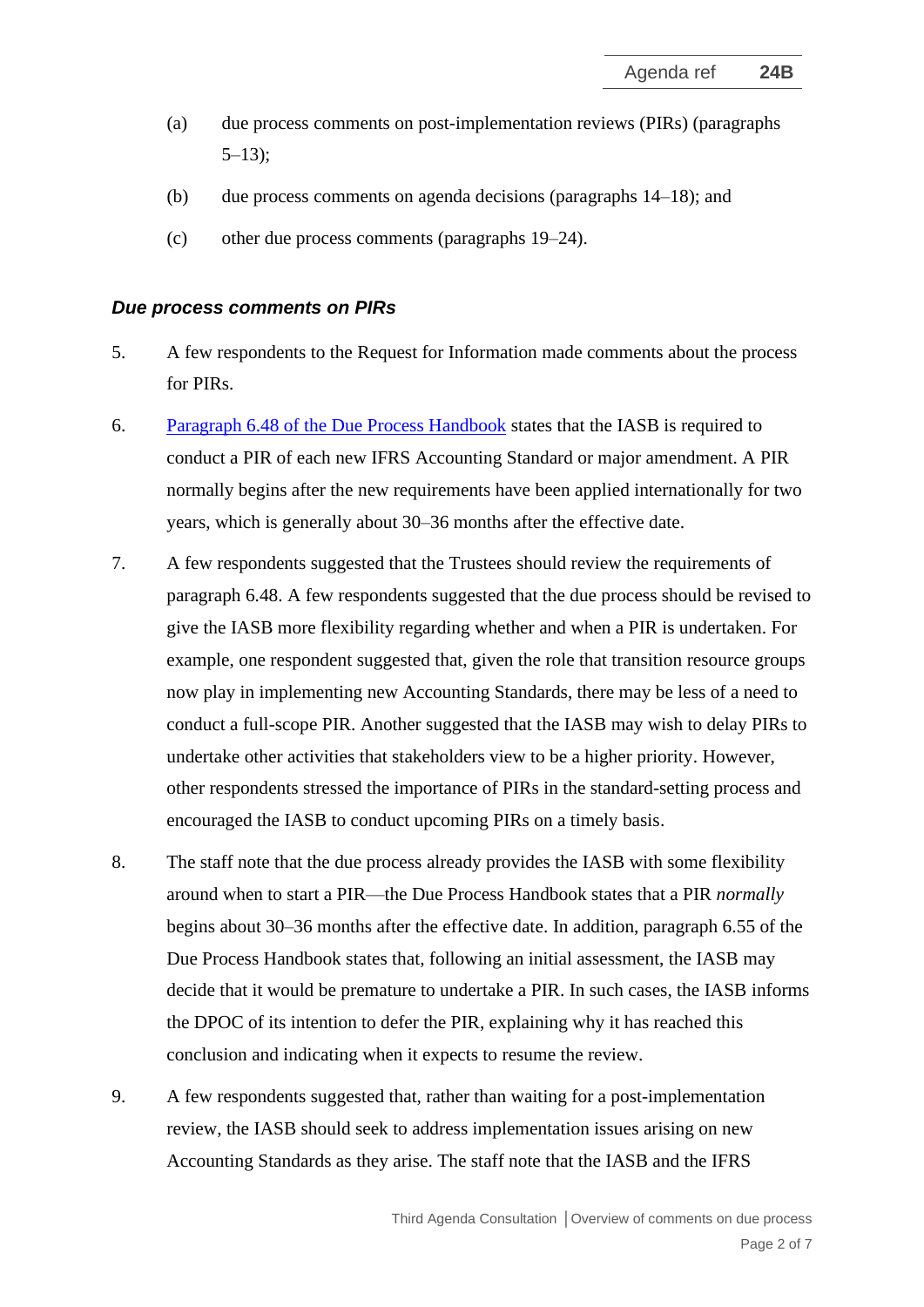Interpretations Committee (Committee) already undertake activities to identify and, when necessary, address implementation issues through transition resource groups, educational materials and narrow-scope amendments. However, in undertaking these activities the IASB and the Committee need to balance the benefits of providing additional guidance with the potential disruption such guidance may cause to the implementation efforts of preparers.

- 10. A few respondents said that the IASB should expand the objective of PIRs to consider:
	- (a) contentious issues that were discussed during the development of a new Accounting Standard.
	- (b) whether market developments since the new Accounting Standard was issued should be addressed.
- 11. The objective of a PIR is to assess whether a new Accounting Standard is operating as intended. A PIR is not intended to redeliberate information that the IASB considered when it developed the new Accounting Standard. Rather a PIR considers new information resulting from the application of the new Accounting Standard. This new information may relate to contentious issues that the IASB considered during the development of a new Accounting Standard or market developments since the Accounting Standard was issued.
- 12. A few respondents said that the IASB should:
	- (a) undertake standard-setting on matters arising from PIRs on a more timely basis.
	- (b) better communicate the outcome of PIRs and better explain how it decides whether to undertake standard-setting because of a PIR.
- <span id="page-2-0"></span>13. At its meeting in January 2022, the IASB discussed and agreed an approach to prioritising and responding to matters identified in PIRs. This approach will help the IASB identify the relative priority of matters identified in a PIR and other projects on the IASB's work plan. The IASB intends to include a description of this approach on its website.<sup>2</sup>

<sup>2</sup> Agenda Paper 8A—*[Approach to prioritising matters arising from post-implementations reviews](https://www.ifrs.org/content/dam/ifrs/meetings/2022/january/iasb/ap8a-pir-outcome-prioritisation.pdf)*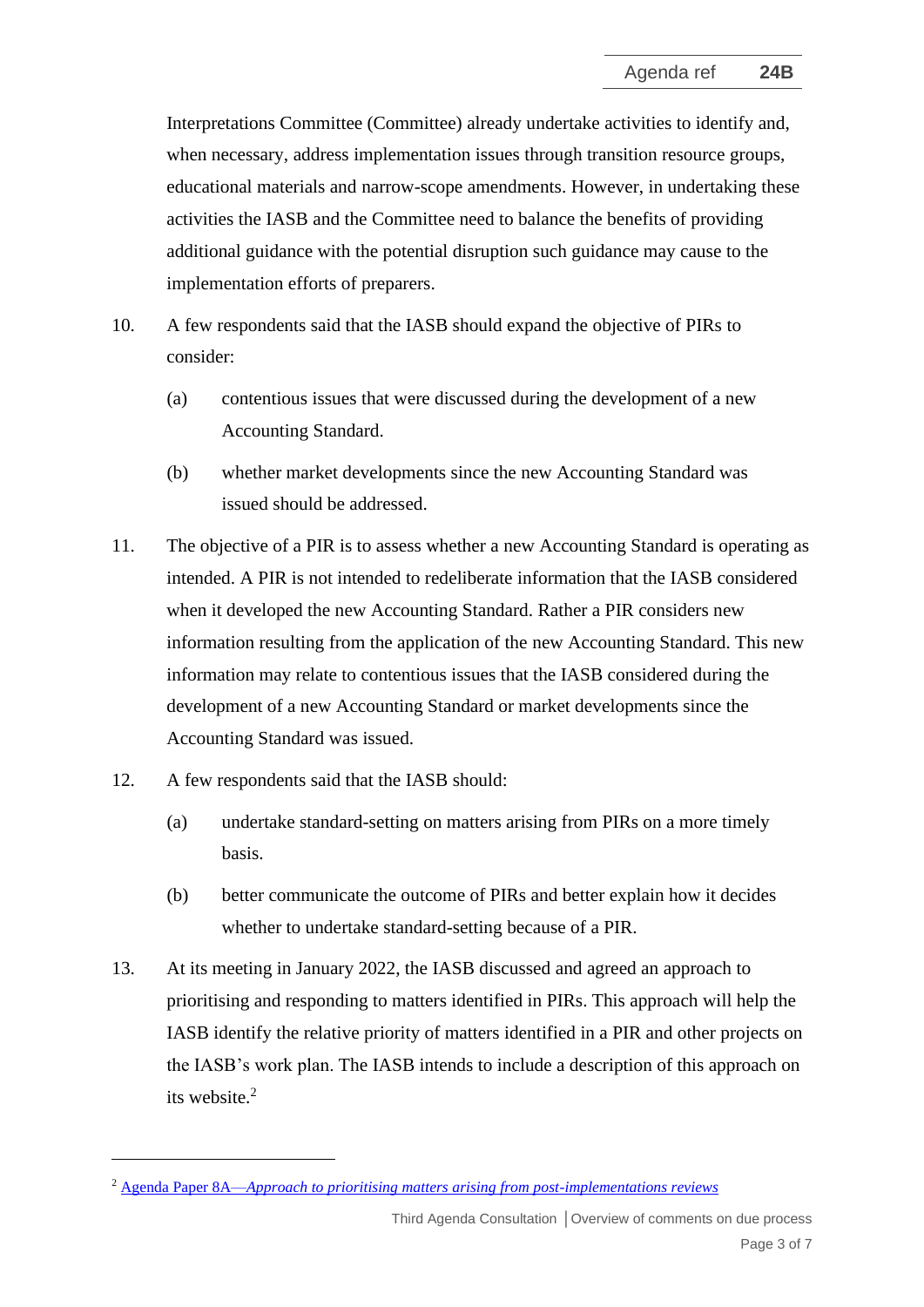#### *Due process comments on agenda decisions*

- <span id="page-3-0"></span>14. A few respondents to the Request for Information made comments about agenda decisions saying that:
	- (a) the due process for publishing agenda decisions should be aligned with the due process for issuing an IFRIC Interpretation or a new Accounting Standard.
	- (b) a super majority of the IFRS Interpretations Committee (Committee) and the IASB should be required before an agenda decision is finalised.
	- (c) rather than the Committee issuing agenda decisions, the IASB should consider dealing with the matters raised though narrow-scope standardsetting or annual improvements—particularly if the agenda decision is considered controversial or is expected to have a significant effect on practice.
	- (d) the Committee or the IASB should provide clear direction on when preparers are expected to implement agenda decisions and, if the agenda decision is controversial, consider the need for transition requirements and provide sufficient time for implementation.
- 15. Similar comments to those described in paragraph [14](#page-3-0) were made when the DPOC consulted on revisions to the Due Process Handbook in 2019. The DPOC's responses to those comments are summarised on pages 7–12 of *[The project Summary and](https://www.ifrs.org/content/dam/ifrs/project/due-process-handbook-review/ps-fbs-dueprocess-aug2020.pdf)  Feedback Statement on Amendments to the* [Due Process Handbook.](https://www.ifrs.org/content/dam/ifrs/project/due-process-handbook-review/ps-fbs-dueprocess-aug2020.pdf)
- 16. In addition, a few respondents raised concerns about the number of agenda decisions published saying:
	- (a) the Committee should publish fewer agenda decisions.
	- (b) the large number of agenda decisions published may indicate that:
		- (i) the filtering process for deciding which matters are referred to the Committee is ineffective; or
		- (ii) an Accounting Standard has been issued without sufficient field testing or external review.
- 17. In relation to the number of agenda decisions published, the staff note that: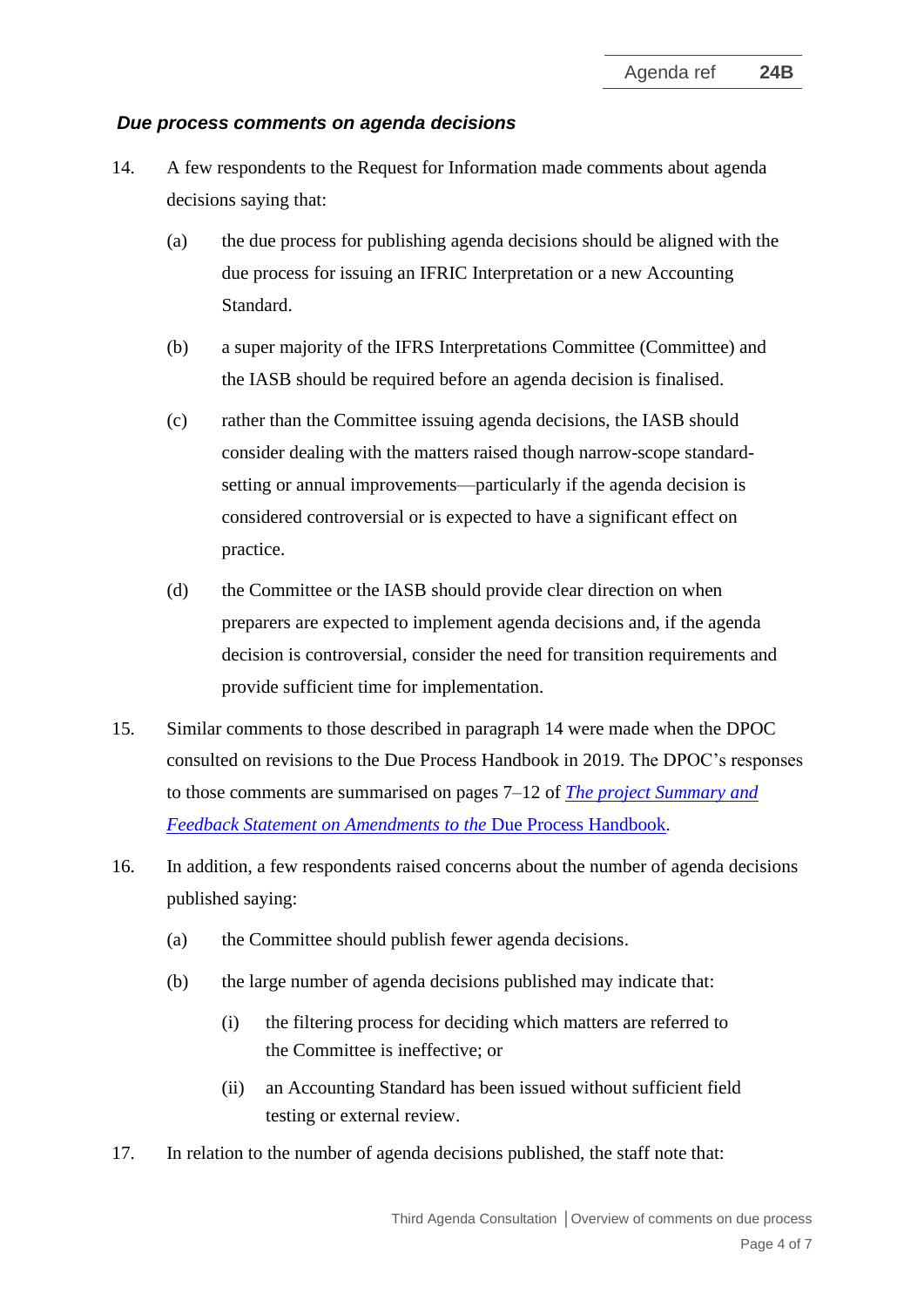- (a) the Committee seeks to strike a balance between the need to support consistent application of Accounting Standards and the risk of undermining the principles-based nature of Accounting Standards.
- (b) the process for submitting matters to the Committee is designed to support consistent application of Accounting Standards, encouraging stakeholders to submit matters that have a widespread effect and have, or are expected to have, a material effect on those affected.<sup>3</sup>
- (c) the number of agenda decisions published does not necessarily indicate that there was a problem with an Accounting Standard when issued. For example, agenda decisions may address matters that have arisen due to market developments since an Accounting Standard was issued. In addition, it is important to remember that agenda decisions neither amend nor add to the requirements in Accounting Standards—explanatory material in agenda decisions only explains how the principles and requirements in Accounting Standards apply to the transaction or fact pattern described in the agenda decision.
- <span id="page-4-0"></span>18. Finally, a few respondents suggested that the IASB review agenda decisions and consider incorporating them into the relevant Accounting Standards. The staff note that when revising Accounting Standards for other matters, the IASB considers whether related agenda decisions should be withdrawn, incorporated into the Accounting Standard or left unchanged. However, it may not always be possible to incorporate agenda decisions into the related Accounting Standard because, for example, the agenda decision:
	- (a) deals with a detailed or specific application of the principles or requirements of an Accounting Standard; or
	- (b) draws on the principles or requirements of multiple Accounting Standards.

<sup>3</sup> Paragraphs 5.13–5.19 of the *[Due Process Handbook](https://cdn.ifrs.org/content/dam/ifrs/about-us/legal-and-governance/constitution-docs/due-process-handbook-2020.pdf?la=en)*.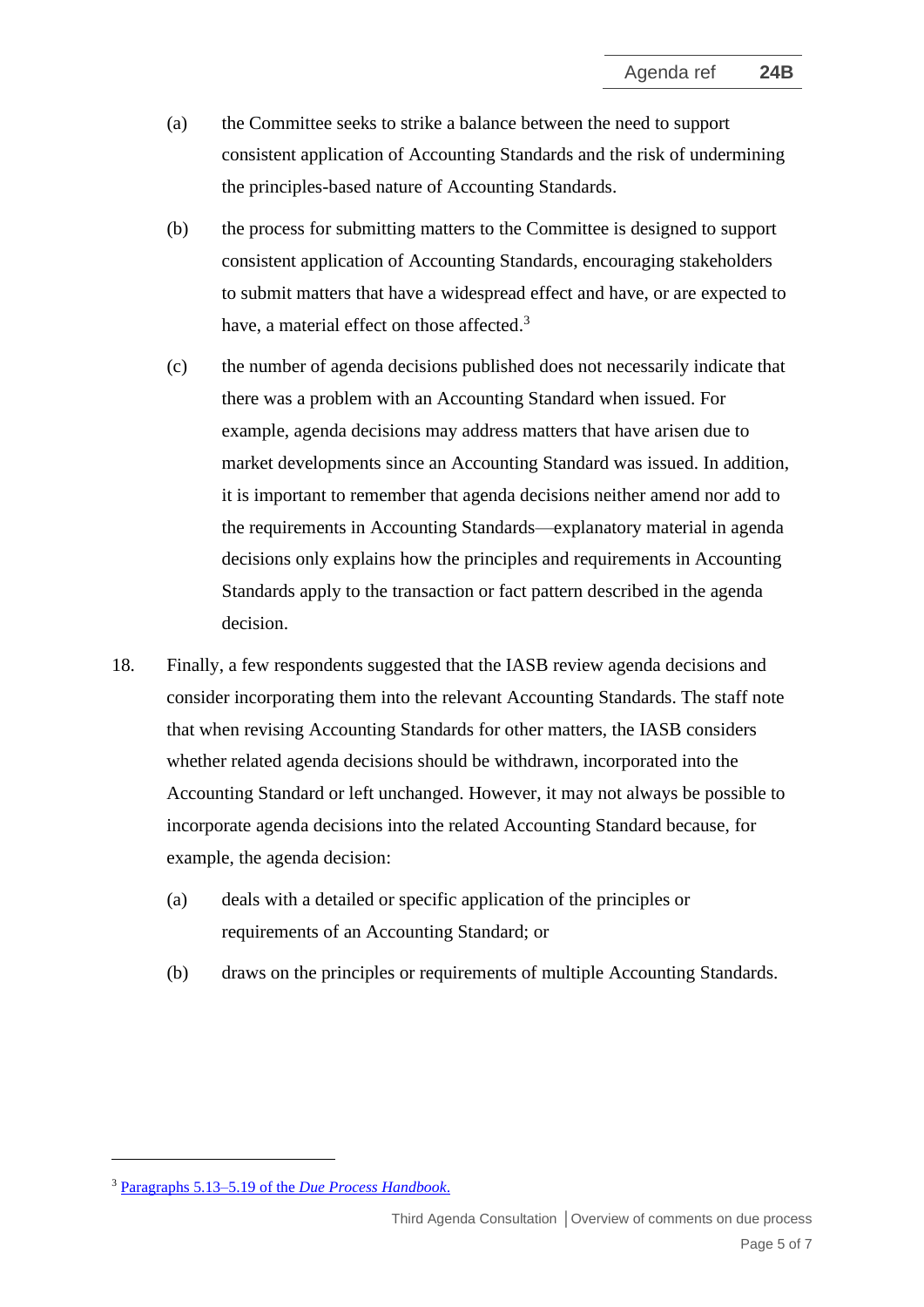#### *Other due process comments*

- <span id="page-5-0"></span>19. A few respondents to the Request for Information also made the following suggestions:
	- (a) consider developing a new process for dealing with critical or timesensitive issues on a timely basis (paragraph [20\)](#page-5-1).
	- (b) periodically review due process to see if it can be improved or streamlined in a way that increases the speed at which Accounting Standards can be developed (paragraph [21\)](#page-5-2).
	- (c) change the annual improvements process to allow for a broader range of issues to be addressed through this mechanism (paragraphs [22](#page-5-3)[–23\)](#page-6-1).
	- (d) assess how quality control processes can be enhanced to identify fatal flaws prior to release of a new Accounting Standard or a major amendment to an Accounting Standard (paragraph [24\)](#page-6-0).
- <span id="page-5-1"></span>20. In the staff's view, the IASB already have in place processes for dealing with critical and time-sensitive issues. For example, paragraphs [6.7 and 6.8 of the](https://www.ifrs.org/content/dam/ifrs/about-us/legal-and-governance/constitution-docs/due-process-handbook-2020.pdf) *Due Process [Handbook](https://www.ifrs.org/content/dam/ifrs/about-us/legal-and-governance/constitution-docs/due-process-handbook-2020.pdf)* permit the IASB to publish exposure drafts with short comment periods, after obtaining appropriate approval from the DPOC or the Trustees. These processes have been used to quickly respond to time sensitive issues, for example amendments to IFRS 16 *Leases* that were required in response to the covid-19 pandemic, amendments to various Accounting Standards in response to IBOR reform and a recent project on the initial application of IFRS 17 *Insurance Contracts* and IFRS 9 *Financial Instruments*. Consequently, we do not think it is necessary to develop a new process to deal with such issues.
- <span id="page-5-2"></span>21. As stated in paragraph 1.6 of the *[Due Process](https://www.ifrs.org/content/dam/ifrs/about-us/legal-and-governance/constitution-docs/due-process-handbook-2020.pdf) Handbook*, the DPOC seeks to ensure that there is an appropriate balance between timely development of high-quality Accounting Standards and a thorough due process. The DPOC undertakes periodic reviews of how the IASB and the Committee are operating. Such reviews consider not only whether new steps should be added to the IASB's due process but also whether to remove or amend due process steps.
- <span id="page-5-3"></span>22. Annual improvements are minor or narrow-scope amendments to Accounting Standards that are packaged together and exposed in one document. Such